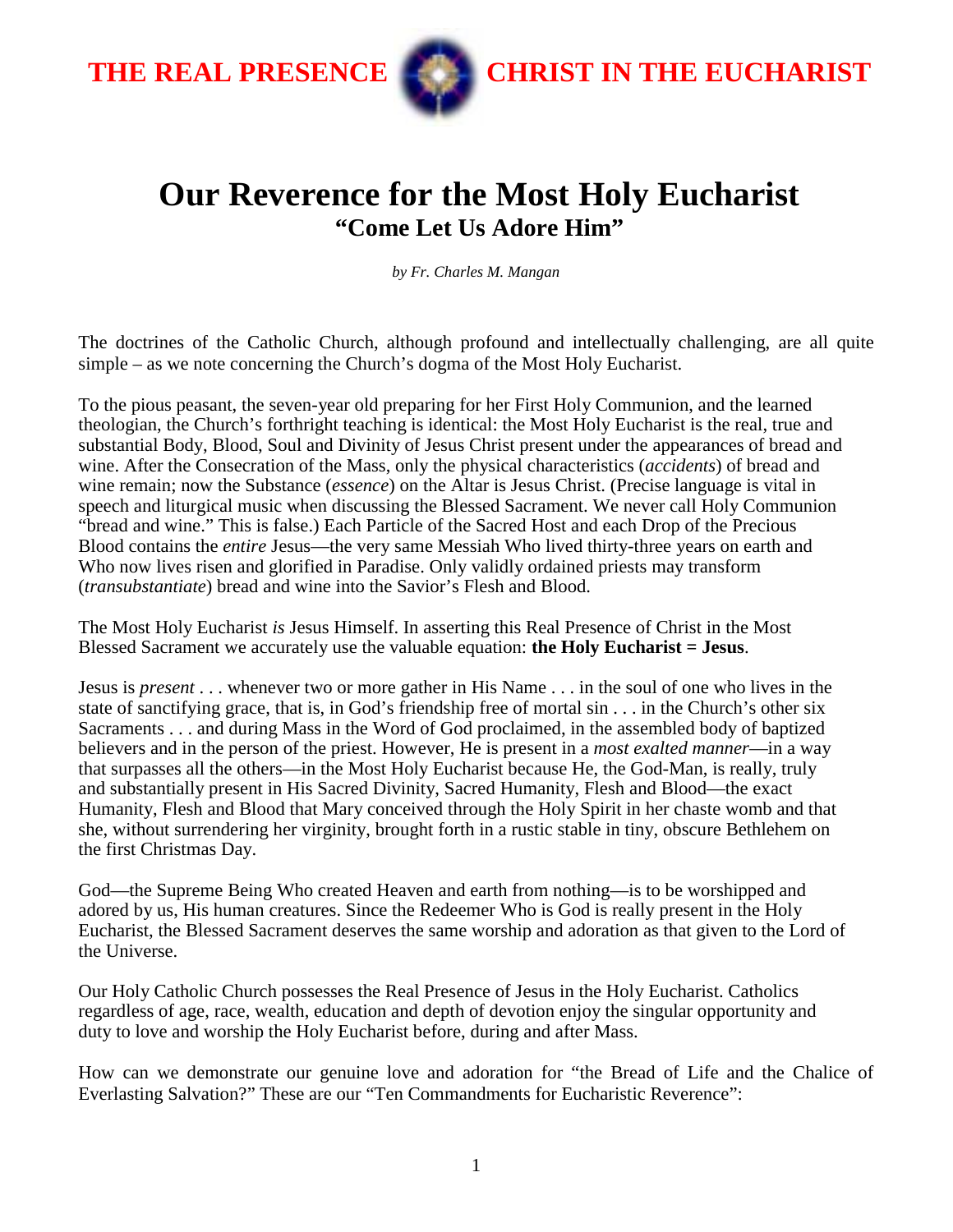**I. Attend Holy Mass on Sundays and Holydays.** Catholics are to go to Mass each Sunday and Holyday of Obligation. (To attend Mass during the week is an inestimable privilege and is strongly recommended by the Church.) A serious obligation, the grave precept to attend Mass on Sundays and Holydays of Obligation, begins for children when they reach the "age of reason" (that is, when they can distinguish between right and wrong). We participate in the Mass—"the greatest communication between the Almighty and His sons and daughters"—by responding to the prayers and singing and listening attentively. We adore the Holy Eucharist by our full, active and conscious participation in the Mass during which Christ is made present through the power of the Holy Spirit as the priest prays: "This is My Body. . . This is the Cup of My Blood."

**II. Prepare well for each Mass we attend.** The Holy Sacrifice of the Mass, rooted in Jesus' Last Supper celebrated on Holy Thursday evening, is "Calvary perpetuated"—the re-presentation of His Sacrifice on Good Friday. It continues to our day *the Calvary event*—Jesus' selfless Offering unto death to His Father through the Paraclete. We adore our Eucharistic Lord when we prepare to receive Him worthily in Holy Communion by doing as the Church mandates: assenting to the Church's teaching regarding the Holy Eucharist; fasting from food and drink (medicine and water may be taken) for one hour before receiving Holy Communion (the sick are excused); confessing to a priest in the Sacrament of Penance our mortal sins that we have not yet confessed. (A mortal sin is a thought, word, desire or action that involves "grave matter" with sufficient reflection and full consent of the will.) Frequent confession of venial sins is highly encouraged. Many choose to perform one of these spiritual "exercises" before Mass: reading the Scriptures to be used during the Sacred Liturgy; reciting the Rosary of the Blessed Virgin Mary; making the Way ("the Stations") of the Cross.

**III. Demonstrate by our behavior in the church that we believe in the Real Presence of Christ in the Holy Eucharist.** When entering and upon leaving the church, we face the Tabernacle where Jesus is reposed and genuflect. (Those prohibited by poor health may bow to the Tabernacle as a mark of reverence.) We also genuflect when passing in front of the Tabernacle and in front of theAltar when the Body and Blood of Christ remain on it. Kneeling is an apt sign of reverence for the Blessed Sacrament. Our modest and fitting dress (avoiding shorts and indecent apparel) signifies our belief in and worship for the Holy Eucharist. Dressing as if we think it's a "big deal" to approach the presence of the Messiah in the Tabernacle illustrates adoration for Jesus' Body and Blood. We avoid chewing gum in the church as a testimony to the unparalleled splendor of the Blessed Sacrament, thereby giving witness that we are near *Emmanuel*—"God-with-us."

**IV. Enjoy the silence to which the Holy Eucharist beckons us.** Grandiose or plain—a majestic, ornate basilica or a sparsely appointed prison chapel, any space that houses the Blessed Sacrament is special and unique from other locations. There we act differently than in another place. We maintain a respectful decorum before the Holy Eucharist. Before, during and after Mass, we avoid useless talking in the presence of the Tabernacle so as to worship and focus our attention on the Risen Lord Jesus. Christ is summoning each of us to reflect quietly before His Body and Blood. "Who is He?" "Who does God want me to become?" Unnecessary chattering in the hallowed presence of the Holy Eucharist spoils the golden opportunity to learn much at the Master's Feet. There is a time for opening our mouths: responding to the prayers, singing, greeting our neighbors before and after Mass outside of the church and in the church's vestibule. But when in the *church proper* we love and adore the Eucharistic Jesus by opening our hearts and ears and closing our mouths so to listen to His "pearls of wisdom." Silence helps us to bask in the Blessed Sacrament's indescribable glory.

**V. Receive Holy Communion with joy and fervor.** The worthy reception of the Body and Blood of the Lord—a "foretaste" and "pledge" of Heaven, an impetus for authentic charity towards the poor, weak, defenseless and needy and a nudge towards angel-like chastity—should be the highlight of our day, week, month, year . . . life. Having prepared as indicated, we joyfully and fervently advance in awe towards the Altar. We receive Jesus either on our tongue or in the hand. (A profound bow before receiving is most appropriate.) When receiving on the tongue, one says "Amen" and permits Christ to be placed on it. If receiving in the hand, one makes a "throne" for the Lord by placing his stronger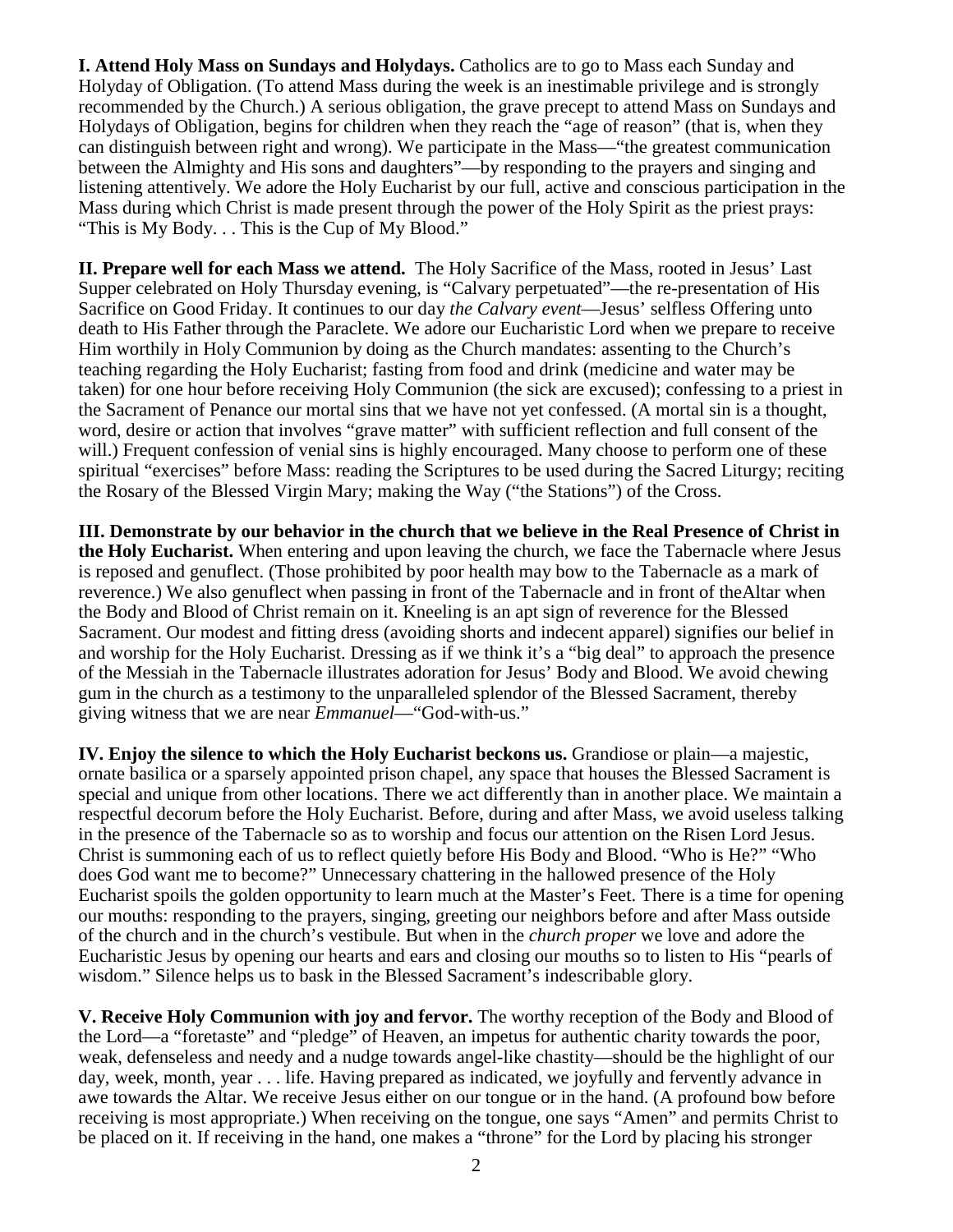hand on the bottom and his weaker hand on top. Saying "Amen" and receiving the Host (instead of reaching for It), the communicant takes one step to the side, stops, and places the Host in his mouth by using the stronger hand from the bottom. The Host is never received "on the run." If receiving the Precious Blood from the Chalice (an option in some parishes but not an obligation, since one receives the "total" Jesus—Body, Blood, Soul and Divinity—even under one Species alone), then the communicant carefully accepts the Chalice after responding "Amen" and consumes the Precious Blood. Our diligent reception of Holy Communion signals our love and adoration for Christ. May we always receive the Son of God with dignity and devotion!

**VI. Spend time with the Eucharistic Jesus outside of Mass.** The Eucharist is continually adorable—during and outside of Mass. During Eucharistic Processions, Forty Hours, Holy Hours and Visits to the Blessed Sacrament (whether exposed in the Monstrance or reserved in the Tabernacle), we adore the Messiah while simultaneously growing in likeness to Him. We *infallibly* draw closer to the Eucharistic Jesus by spending time with Him as we sincerely seek to be converted.

**VII. Make frequent Spiritual Communions.** The cherished practice of the Spiritual Communion in which one invites the Lord into his soul, as He would come during Sacramental Communion, is to be fostered as an act of love and worship. Spiritual Communions involve the desire to receive the Eucharistic Lord when one is impeded from making the usual Sacramental Communion and are made anywhere.

**VIII. Cultivate a rapport with the Ever-Virgin Mother of the Eucharist.** Mary, present with her Divine Son on Calvary, is somehow present during each Holy Mass. Venerating Our Blessed Lady leads to adoration of the Master. The benevolent Mother instructs us how to love, adore and receive Jesus in the Holy Sacrament of the Altar.

**IX. Know the Saints who lived for the Holy Eucharist.** The Church's brilliant history is overflowing with men and women, boys and girls who loved, adored and, in some cases, died for the Holy Eucharist. Acquainting ourselves with their affection for Holy Communion spurs on our own development in love and worship of the Eucharistic Jesus.

**X. Arrange for the Holy Sacrifice of the Mass to be offered for both the living and the dead.**  There is no more beautiful gift for the living and the faithful departed. Requesting Masses shows one's belief in the efficacy of Christ's Sacrifice and conveys worship of the Holy Eucharist—the "Treasure of Treasures" that enriches those who love and adore the King of Kings really present in the Most Blessed Sacrament.

*Nihil Obstat:* Glenn L. Nelson, J.C.L., Chancellor *Imprimatur:* +Thomas G. Doran, D.D., J.C.D., Bishop of Rockford, May 26, 2002

The nihil obstat and imprimatur are official declarations that a book or pamphlet is free of doctrinal or moral error. No implication is contained therein that those who have granted the nihil obstat and imprimatur agree with the contents, opinions or statements expressed.

> Copyright © 2003 Eternal Life All rights reserved worldwide.